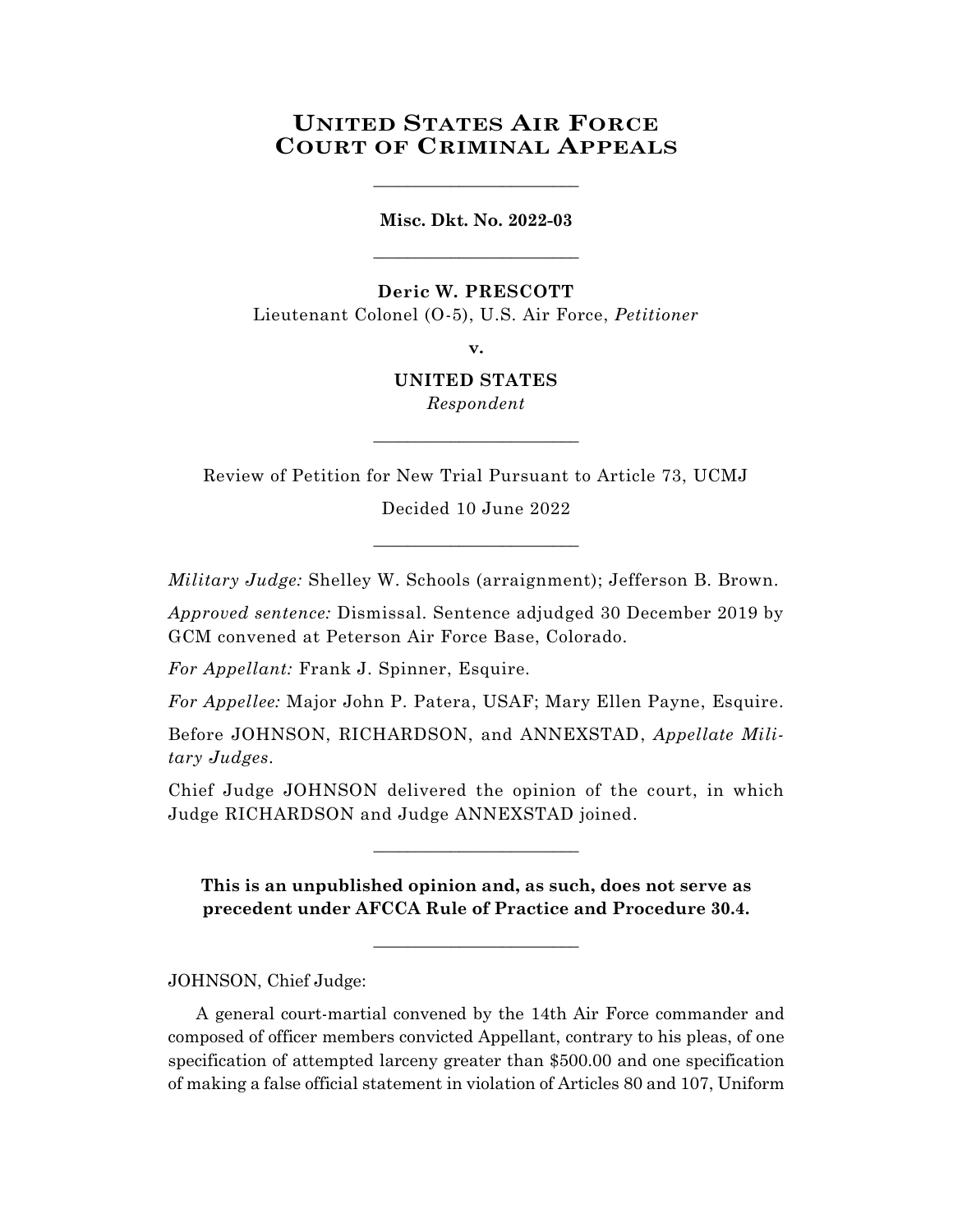Code of Military Justice (UCMJ), 10 U.S.C. §§ 880, 907.<sup>1</sup> The court-martial sentenced Appellant to be dismissed from the service. The commander of Space Operations Command, United States Space Force, approved the adjudged sentence.

This court affirmed the findings and sentence on 1 April 2022. *United States v. Prescott*, No. ACM 39931, 2022 CCA LEXIS 205, at \*86 (A.F. Ct. Crim. App. 1 Apr. 2022) (unpub. op.). On 30 April 2022, Petitioner filed a motion for reconsideration of this court's 1 April 2022 opinion.<sup>2</sup> On 2 May 2022, The Judge Advocate General's designee received the instant Petition for a New Trial pursuant to Article 73, 10 U.S.C. § 873, and forwarded it to this court for action. On 26 May 2022, the Government submitted its opposition to the petition.

We find no relief is warranted and we deny the petition.

#### **I. BACKGROUND**

This court's prior opinion included an extensive review of the facts of Appellant's case. *Prescott*, unpub. op. at \*3–19. For purposes of the instant petition, which is based on the opinions and diagnoses formed by a clinical psychologist who treated Appellant after the trial, a more limited summary of the record and filings related to Petitioner's mental health evaluations will suffice.<sup>3</sup>

On 8 April 2019, over six months before trial, the military judge issued an order directing an inquiry into Petitioner's mental capacity and mental responsibility pursuant to Rule for Courts-Martial (R.C.M.) 706 (referred to as a "sanity board"). The order recounted the following sequence of events: On 31 March 2019, the Defense provided notice of possible defenses of partial mental responsibility and lack of mental responsibility for the charged offenses. On 2 April 2019, the Government requested a sanity board for Petitioner. In response, on 5 April 2019 the Defense objected to the sanity board and "clarified their earlier

l

<sup>1</sup> Unless otherwise indicated, all references to the UCMJ and the Rules for Courts-Martial (R.C.M.) are to the *Manual for Courts-Martial*, United States (2016 ed.).

<sup>&</sup>lt;sup>2</sup> "If the accused's case is pending before a Court of Criminal Appeals or the Court of Appeals for the Armed Forces, the Judge Advocate General shall refer the petition to the appropriate court for action." R.C.M. 1210(e). By submitting a motion for reconsideration, which remains pending, Petitioner has preserved our jurisdiction over the petition for a new trial. *See United States v. Preston*, 77 M.J. 313 (C.A.A.F. 2018).

<sup>3</sup> Neither party has moved to seal any of the information summarized in this opinion. However, references to medical information related to Petitioner are limited to that which is necessary for our analysis.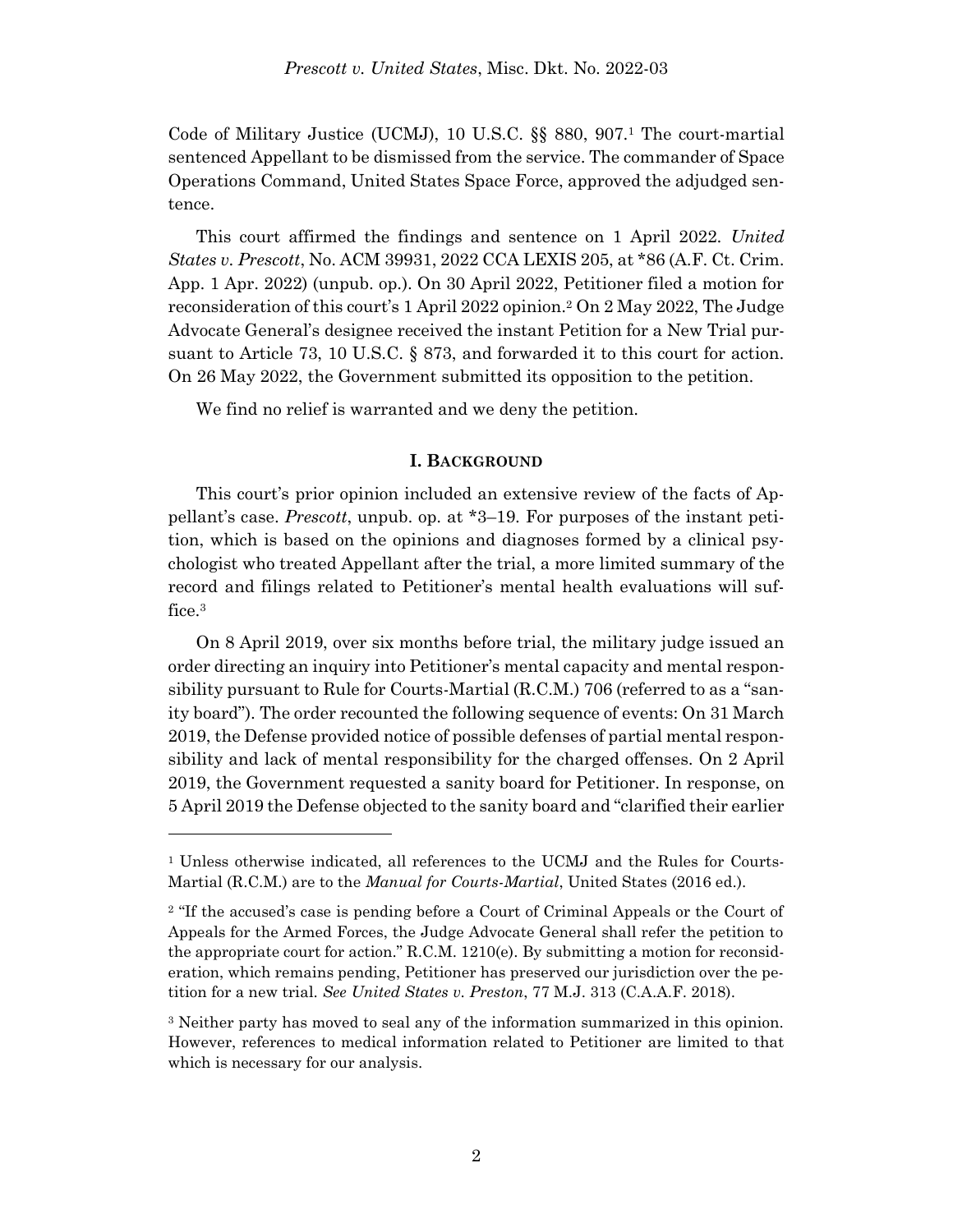notice, stating that mental responsibility would not be raised as a defense. However, the [D]efense was still assessing whether [Petitioner] was suffering from a personality/character disorder that may negate specific intent." In spite of the Defense's objection and clarification, the military judge determined an inquiry pursuant to R.C.M. 706 was warranted.

The R.C.M. 706 inquiry was accomplished by a staff psychiatry resident and a staff forensic psychiatrist at the Wilford Hall Ambulatory Surgical Center Mental Health Clinic at Joint Base San Antonio-Lackland, Texas, and the board issued its "short report"<sup>4</sup> for the parties on 26 April 2019. The board found that at the time of the alleged offenses, Petitioner did not suffer from a severe mental disease or defect, "as defined in current Rules for Courts-Martial." The board found Petitioner "currently ha[d] the clinical psychiatric diagnoses of Major Depressive Disorder, Single Episode, Moderate and Other Specified Trauma and Stressor Related Disorder." However, the board further found that at the time of the alleged offenses Petitioner was "able to appreciate the nature and quality of his conduct and the wrongfulness," and that despite his then-current diagnoses he was "presently able to understand the nature of the proceedings against him and/or to conduct or cooperate intelligently with his defense."

Dr. MW, a forensic psychologist, was appointed to assist Petitioner's defense team for his trial held from 28 October 2019 until 8 November 2019. Dr. MW testified for the Defense during the trial as an expert in forensic psychology. He testified, *inter alia*, that "[b]ased on [his] evaluation [of Petitioner], the clinical interview, the mental status exam, the tests that [he] gave and had available to [him], and then also information from [Petitioner's] treating clinician, or their team, [Dr. MW] gave [Petitioner] a diagnosis of Hoarding Disorder with Excessive Acquisition and Generalized Anxiety Disorder." Dr. MW added that nothing he had observed during Petitioner's trial would cause him to change that diagnosis. The Defense did not assert a defense of lack of mental responsibility or partial mental responsibility at Petitioner's trial.

On 8 November 2019, the court-martial convicted Petitioner of one specification of attempted larceny greater than \$500.00 and one specification of making a false official statement. After the announcement of findings, the military judge recessed the proceedings until 30 December 2019, when the presentencing proceedings took place and Petitioner was sentenced.

l

<sup>4</sup> *See* R.C.M. 706(c)(3) (distinguishing between the more detailed "long report"—generally releasable only to medical personnel for medical purposes, to the defense, and, upon request, to the accused's commander—and the more widely releasable but narrowly focused "short report").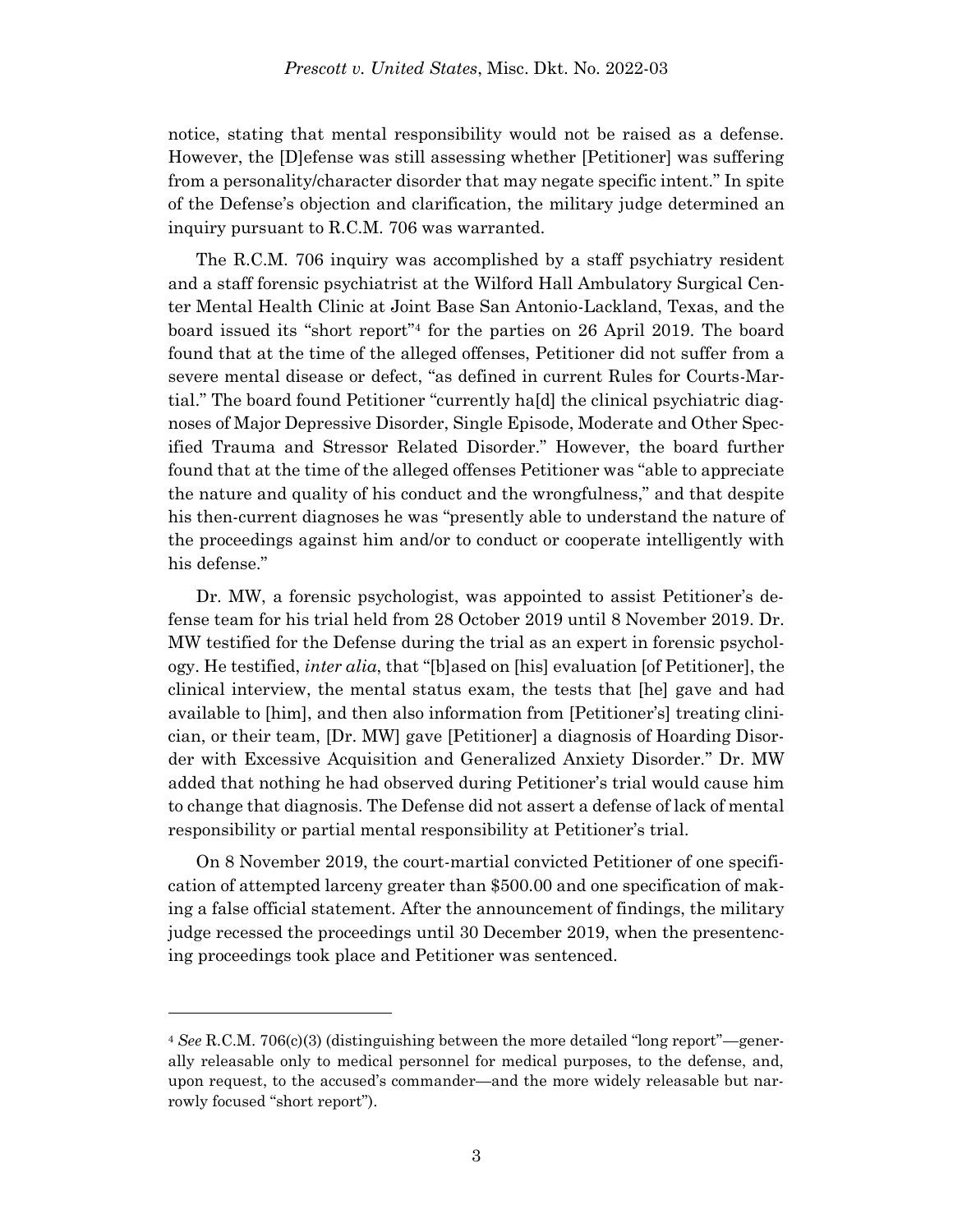Petitioner did not raise a question of his mental responsibility in the extensive matters he submitted to the convening authority pursuant to R.C.M. 1105 before the convening authority approved the sentence on 30 June 2020. Similarly, Petitioner did not raise a question of his mental responsibility in the assignments of error he filed with this court on 20 May 2021.

Petitioner has submitted two documents in support of his petition for a new trial. One of these is a declaration dated 29 April 2022 from Petitioner himself summarizing his recollection of the "mental health treatment" he received from 2005 through the present time. The second document is a declaration dated 28 April 2022 from Dr. SG, a clinical psychologist who has been treating Appellant since 13 January 2021. Dr. SG's declaration constitutes the essential basis for the petition and warrants describing in some depth.

Dr. SG stated his current diagnoses for Petitioner include "Post Traumatic Stress Disorder; Obsessive Compulsive Disorder; [and] Major Depressive Disorder, Recurrent, moderate." Dr. SG based his diagnoses on the following: his "direct clinical assessment and observations of [Petitioner] (Currently seen on a weekly basis);" his "review of records from [Petitioner's] previous therapist" at the same clinic where Dr. SG practices, beginning 27 February 2020; his "[r]eview of inpatient psychiatric records" from Petitioner's treatment at a Colorado hospital for approximately two months in November and December 2019; and his "[r]eview of the Sanity Board Long Report for [Petitioner] dated 25 April 2019." Dr. SG explains:

It is my understanding that the psychologist who testified as a Defense Expert at [Petitioner's] court-martial did not diagnose [Petitioner] with Post Traumatic Stress Disorder and did not treat [Petitioner] as a patient. He served as a forensic consultant to the Defense, not as a treating psychologist.

In my time treating [Petitioner], I have had the ability to see and assess him on a continual, consistent basis. Throughout these clinical interactions, I have formulated an understanding of his unique and idiosyncratic personality structure. He is an individual ardent to order, law and rules. He is someone that is quite literal and concrete in his thinking process and in his understanding of rules and procedures. He is also an individual beholden to sentimentality and items from his past that represent emotional traumas and difficulties from differing periods of his formative years. Because of these traumas, he formed attachments with possessions.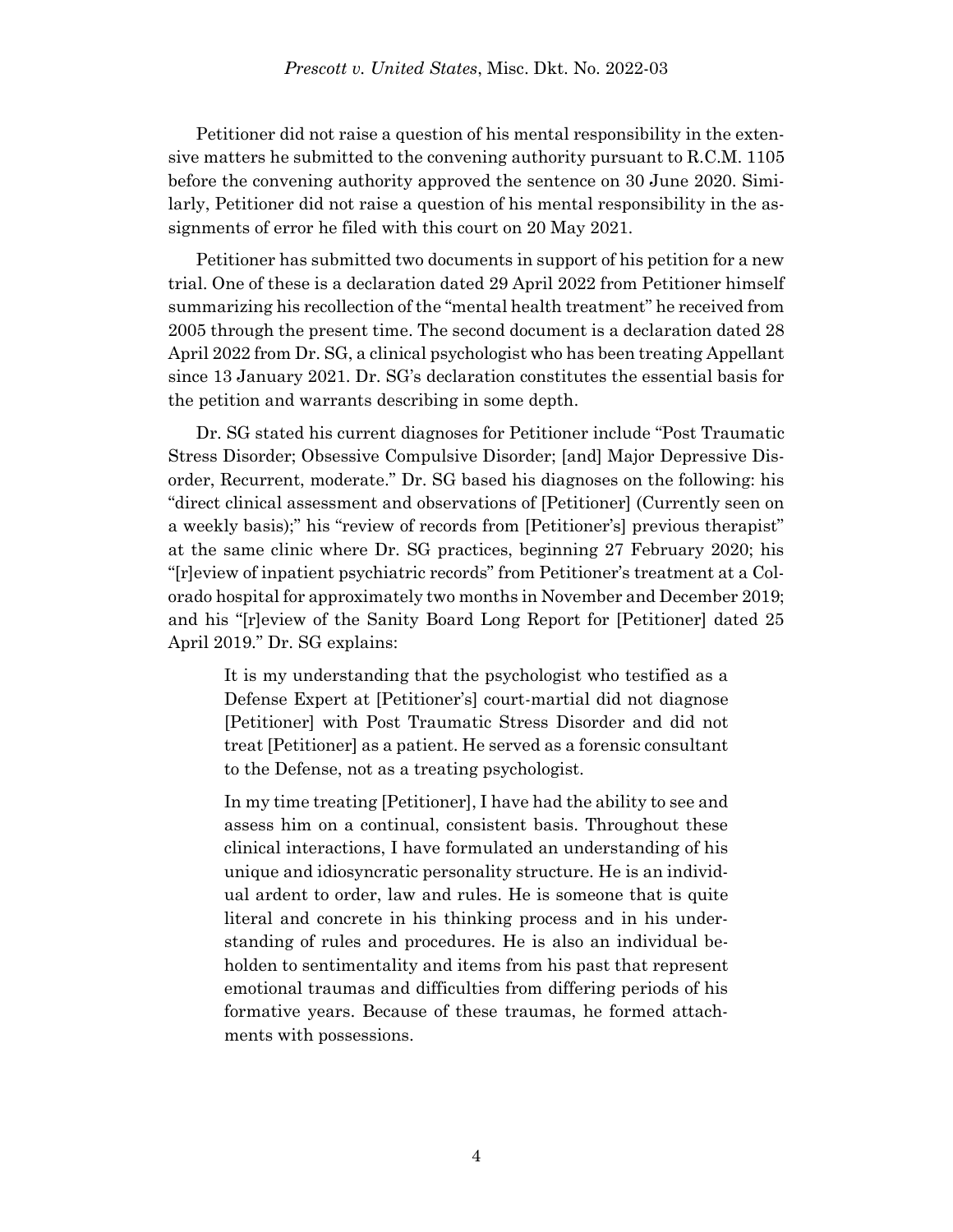Taking into consideration the entirety of his clinical record, including my conceptualization of his characterological and personality structure, I offer these conclusions:

1. [Petitioner] suffers from Post Traumatic Stress Disorder and demonstrates a complex demonstration of this disorder. . . .

2. [Petitioner] also suffers from Obsessive Compulsive Disorder, which manifests in his tendency to accumulate and adhere to and connect with items and possessions that have any and all emotional significance for him. . . .

3. [Petitioner] is someone who strictly and concretely interprets rules, procedures, and guidelines.

4. It is my clinical opinion that at the times in 2017 and 2018 when the offenses were allegedly committed, [Petitioner] did not have the ability to form specific intent to commit crimes of the nature to which he has been accused and found guilty. This is based on my complete understanding of his clinical history and his personality structure.

# **II. DISCUSSION**

# **A. Law**

A petitioner may petition for a new trial "on the grounds of newly discovered evidence or fraud on the court." Article 73, UCMJ, 10 U.S.C. § 873. A new trial shall not be granted on the grounds of newly discovered evidence unless the petition shows that:

(A) The evidence was discovered after the trial;

(B) The evidence is not such that it would have been discovered by the petitioner at the time of trial in the exercise of due diligence; and

(C) The newly discovered evidence, if considered by a court-martial in the light of all other pertinent evidence, would probably produce a substantially more favorable result for the accused.

R.C.M. 1210(f)(2); *see United States v. Luke*, 69 M.J. 309, 314 (C.A.A.F. 2011); *United States v. Johnson*, 61 M.J. 195, 198 (C.A.A.F. 2005). "[R]equests for a new trial . . . are generally disfavored," and are "granted only if a manifest injustice would result absent a new trial . . . based on proffered newly discovered evidence." *United States v. Hull*, 70 M.J. 145, 152 (C.A.A.F. 2011) (quoting *United States v. Williams*, 37 M.J. 352, 356 (C.M.A. 1993)).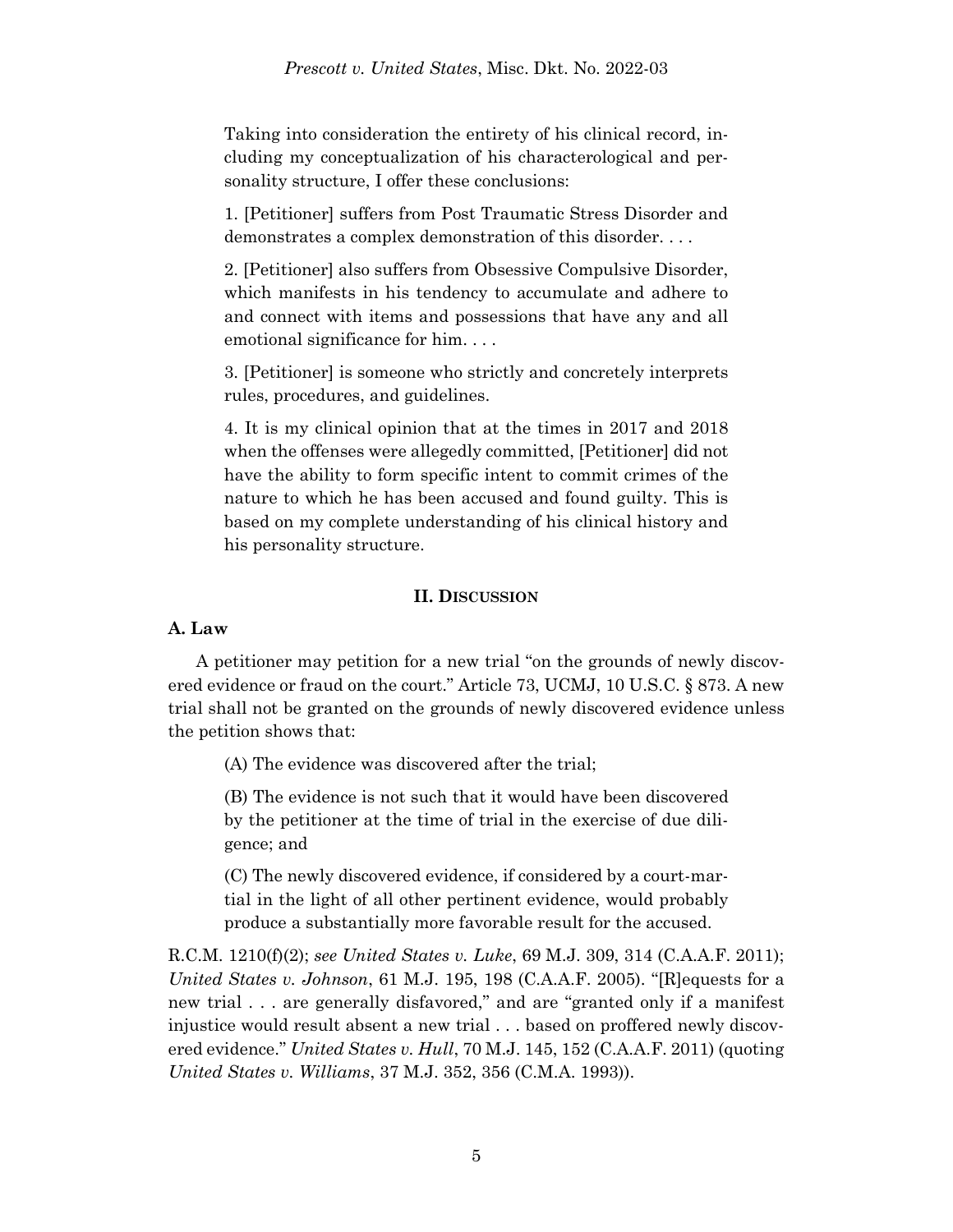Appellant's conviction for attempted larceny of money of a value greater than \$500.00 in violation of Article 80, UCMJ, required the Government to prove: (1) that Appellant did a certain overt act, that is, filed a household goods claim which included items for which he was not entitled to payment; (2) that the act was done with the specific intent to commit a certain offense under the code, specifically larceny of money of a value greater than \$500.00 from TMM (Total Military Management); (3) that the act amounted to more than mere preparation; and (4) that the act apparently tended to effect the commission of the intended offense except for TMM personnel discovering similarities between Appellant's 2017 claim and his 2011 and 2014 claims. *See Manual for Courts-Martial, United States* (2016 ed.) (*MCM*), pt. IV, ¶ 4.b. The elements of larceny in violation of Article 121, UCMJ, 10 U.S.C. § 921, include: (1) that the accused wrongfully took, obtained, or withheld certain property from the possession of the owner or of any other person; (2) that the property belonged to a certain person; (3) that the property had a certain value; and (4) that the taking, obtaining, or withholding was with the intent permanently to deprive or defraud another person of the use and benefit of the property or permanently to appropriate the property for the use of the accused or for any person other than the owner.  $MCM$ , pt. IV,  $\P$  46.b.(1).

Appellant's conviction for making a false official statement in violation of Article 107, UCMJ, 10 U.S.C. § 907, required the Government to prove: (1) that Appellant signed a certain official document or made a certain official statement; (2) that the document or statement was false in certain particulars; (3) that Appellant knew it to be false when he signed or made it; and (4) that the false document or statement was made with the intent to deceive. *See MCM*, pt. IV, ¶ 31.b.

R.C.M. 916(k) provides, in pertinent part:

(1) *Lack of mental responsibility*. It is an affirmative defense to any offense that, at the time of the commission of the acts constituting the offense, the accused, as a result of a severe mental disease or defect, was unable to appreciate the nature and quality or the wrongfulness of his or her acts. Mental disease or defect does not otherwise constitute a defense.

(2) *Partial mental responsibility.* A mental condition not amounting to a lack of mental responsibility under subsection  $(k)(1)$  of this rule is not an affirmative defense.

The Discussion section following R.C.M. 916(k)(2) explains: "Evidence of a mental condition not amounting to a lack of mental responsibility may be admissible as to whether the accused entertained a state of mind necessary to be proven as an element of the offense."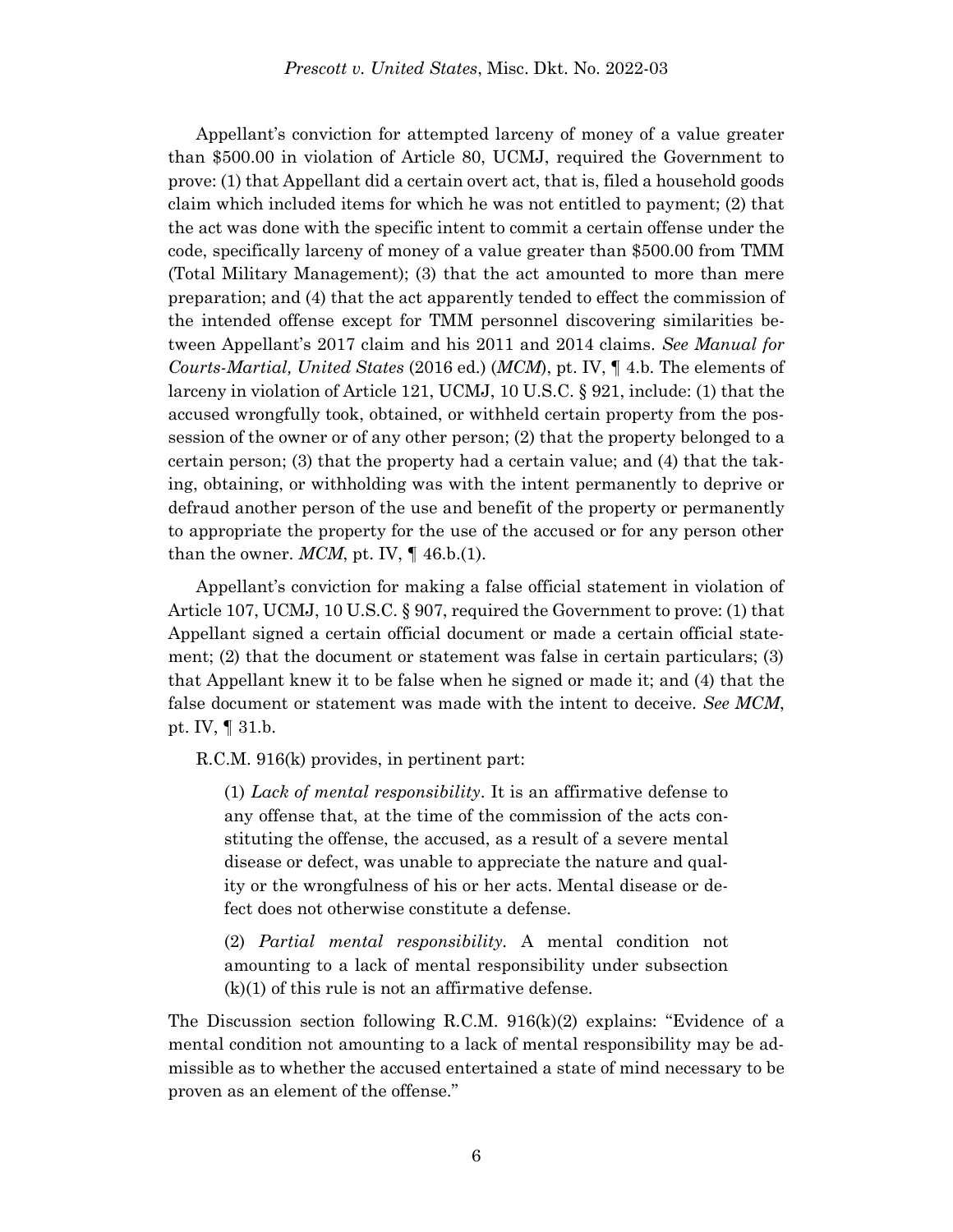#### **B. Analysis.**

Petitioner asserts that Dr. SG's expert opinion constitutes newly discovered evidence that warrants a new trial pursuant to Article 73, UCMJ. Petitioner "does not now claim a lack of mental responsibility and does not dispute the findings of the sanity board to the extent they found mental responsibility at the time of the alleged offenses." However, Petitioner asserts Dr. SG's declaration would support a "partial mental responsibility" defense in that Petitioner lacked the specific intent required to commit either the attempted larceny offense or the false official statement offense for which he was convicted. Petitioner asserts that if this new evidence had been presented at trial, "it is reasonable to conclude . . . a substantially more favorable result would have probably been produced." We find Petitioner has failed to meet his burden to demonstrate a new trial is necessary to avoid manifest injustice.

As an initial matter, we accept that the newly discovered evidence—specifically, Dr. SG's opinion—was discovered after trial. According to Dr. SG, he did not begin treating Petitioner until more than a year after Appellant's courtmartial concluded.

In addition, we will assume without deciding that the "newly discovered evidence" was not such that it would have been obtainable before trial in the exercise of due diligence by the Defense. The Government contends, with some persuasiveness, that Petitioner has failed to demonstrate that the condition Dr. SG now asserts affected Petitioner's ability to form specific intent in 2017 and 2018 was not reasonably discoverable before Appellant's trial in late 2019. However, for purposes of our analysis, we will accept that the "newly discovered evidence"—defined as Dr. SG's personal diagnoses and opinion—were not available before Dr. SG began treating Petitioner after the court-martial.

However, we conclude Petitioner has failed to demonstrate Dr. SG's opinion, "if considered by a court-martial in the light of all other pertinent evidence, would probably produce a substantially more favorable result" for Petitioner. We reach this conclusion for several reasons.

First, we note Dr. SG's opinion is vague, conclusory, and lacking in any persuasive explanatory detail.

Second, Dr. SG's opinion on the relevant point—Petitioner's ability "to form specific intent to commit crimes of the nature to which he has been accused and found guilty"—is a legal conclusion for which Dr. SG's declaration provides an inadequate foundation. Dr. SG states his understanding that Petitioner was convicted of "attempted larceny and making a false official statement," offenses which "require proof of specific intent," and that "under military law, partial mental responsibility is recognized as a potential defense in cases where specific intent is an issue." However, Dr. SG does not demonstrate knowledge of